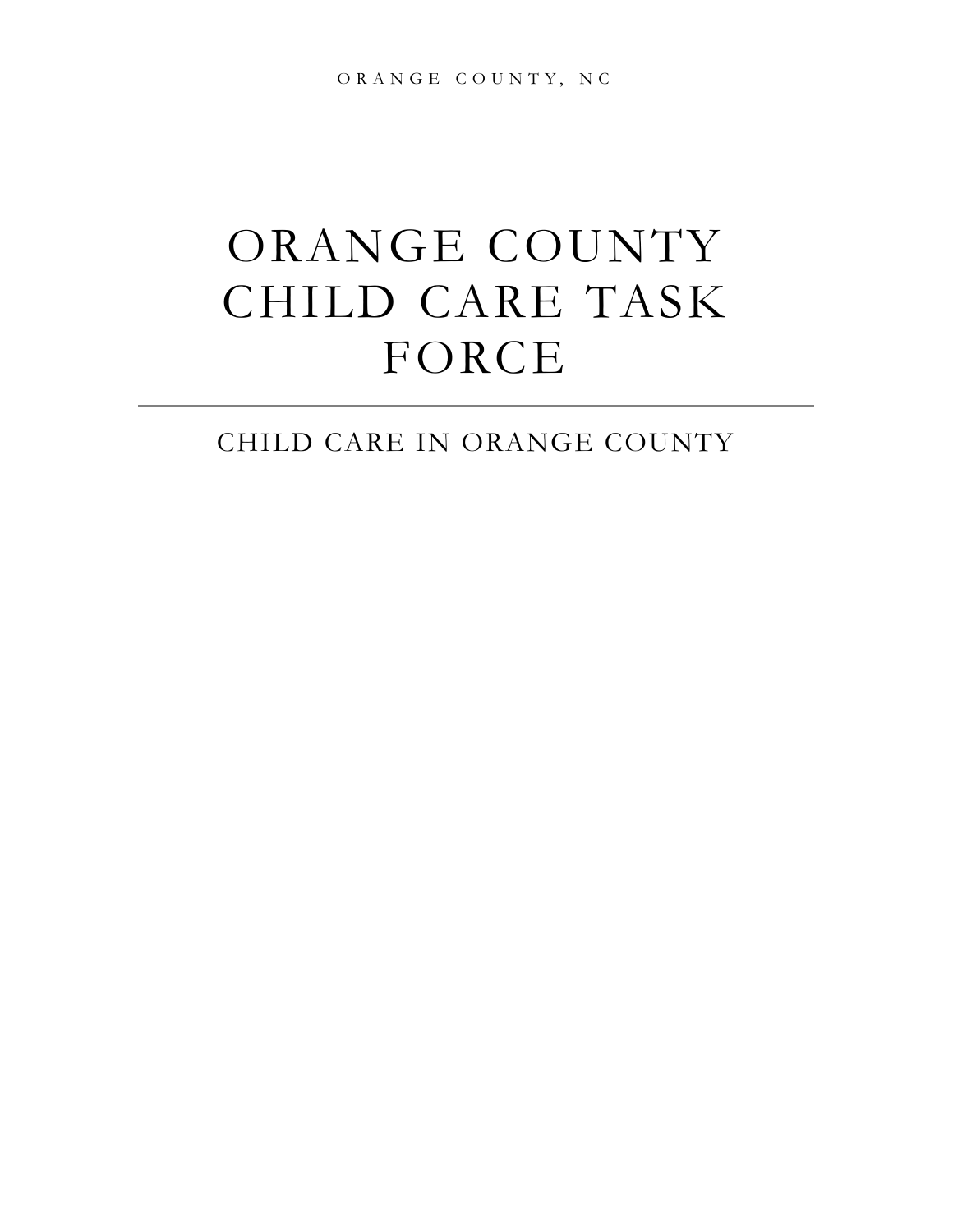## ORANGE COUNTY

#### CHILD CARE TASK FORCE

#### **BACKGROUND**

On November 29, 2005, a special briefing for Orange County employers on the impact of child care on today's workforce was sponsored by the Orange County Board of Commissioners and other local organizations. The purpose of this briefing was to begin a community discussion about the current child care resources and the needs of children in our community. The briefing included information about the economic impact of child care on businesses and some of the options currently available to employers. Commissioners Foushee and Carey attended the briefing. At the end of the meeting, Commissioner Foushee recommended that the Board of Commissioners appoint a task force with broad representation including employers and charge the group with raising community awareness, encouraging greater financial participation by the private, business and public sectors in providing child care resources, and championing workplace support for children and families.

During the BOCC annual retreat and work sessions, the Commissioners further discussed establishing a Task Force to study the various issues related to child care. The Commissioners indicated their interest and support for this concept and provided additional input about the purpose of the task force.

Based on this information, the Commissioners established the Orange County Child Care Task Force. The following is the charge given to this task force.

- To create community awareness of and support for the benefits of early childhood education
- To increase private, business and public financial contributions for child care subsidies or scholarships
- To improve workplace support for children and families

The Task Force members include individuals representing university, business, child care providers, schools, non-profit, and local government interests. Attachment A is a list of those organizations and persons serving on the task force.

#### **INTRODUCTION**

This report provides a broad picture of the significant contribution that child care subsidies make to working families receiving them, to the children who benefit directly from the care, and to the economic well-being of the county as a whole. It also contains discussion of the issues examined, documents that describe the current resources and current needs for child care subsidies, and a description of the considerable economic advantage for both families and businesses that child care subsidies provide. Finally, this report provides recommendations for the BOCC on continuing to lead the way in providing affordable child care for Orange County residents.

#### **WHY IS CHILD CARE NECESSARY?**

Child care is an important and necessary part of the lives of most working families in Orange County. Parents or guardians may utilize child care for a variety of reasons. The parent(s) may work full or part-time, attend school, have an illness necessitating child supervision, or require a break from the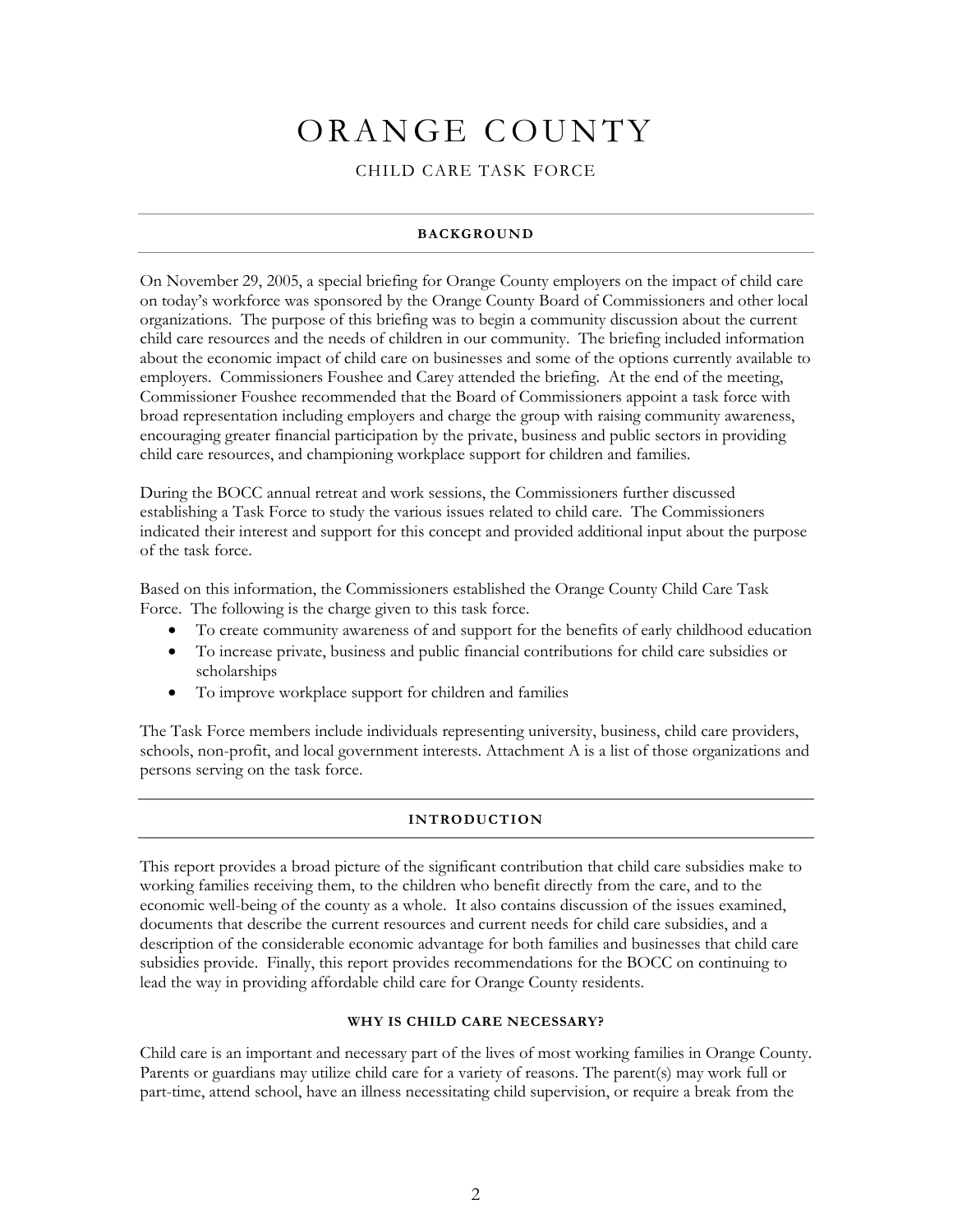demands of child care. Without available child care, a parent/guardian may be in danger of losing a job or forced to leave a child in less than ideal conditions. For the majority of families there are relatively few options for safe and secure child care. Families may utilize relatives, babysitters, and neighbors, but most tend to seek more permanent solutions in the form of licensed child care homes or centers.

#### **COSTS OF PRIVATE CARE**

There are several types of licensed child care available; the type of care appropriate for one family may not be the best for another. A child care home is licensed to care for five or fewer preschool age children, and an additional three school age children. Licensing as a center is required when six or more children are cared for in a residence or when three or more children are in care in a building other than a residence. Additionally, many schools, both public and private, offer before and after school care.

In order to increase the quality of child care in North Carolina, in September 2000, the Division of Child Development issued star rated licenses to all eligible Child Care Centers and Family Child Care Homes.1 The star rated license is a voluntary licensing system where a child care program can earn points in two different areas:

- Program Standards
- Staff Education

Programs that are meeting higher standards can receive recognition for their efforts, and families can use this information to search for a child care program.

The increased focus on quality has led costs to rise sharply in the last fifteen years. In 1991, the average cost for a child to attend private day care was \$239. In 2001, monthly child care costs for an infant, the most expensive children to care for, was in the neighborhood of \$700. Today, parents can pay over \$1100/month for an infant to receive full-time day care. Care for preschool and school-age (part-time) children is less, although it is important to note that in Orange County the monthly cost of child care for all age groups, on average, ranges from \$800 to \$1,100.

These costs put private care out of the reach of most low- and middle-income families.

#### **FEDERAL, STATE AND COUNTY SUBSIDY RESOURCES**

The subsidy programs, offered by all North Carolina counties and financed with public money, are the only hope that low-income families have of securing this quality, costly care. Parents making less than a prescribed income, currently based on 75% of state median income for most funds, and meeting certain eligibility criteria may be eligible for help to pay part of their child care costs. The amount of funding allocated to each county in North Carolina is determined by legislation and is directly affected by the amount of funding in the federal budget. In Orange County the majority of this funding is administered by the Department of Social Services. Child Care Services Association administers 1.8 million dollars for scholarships with funding from Smart Start, UNC, United Way and other funding sources.

If a family meets the eligibility criteria for the Orange County Department of Social Services, a portion of the cost of child care will be paid for them. Parents are free to choose a child care arrangement that best fits their needs as long as the provider chosen participates in the Subsidized Child Care Program. The amount the state pays for child care depends on the family's situational criteria, the family's income, and the cost of the child care provided. (See Attachment B for state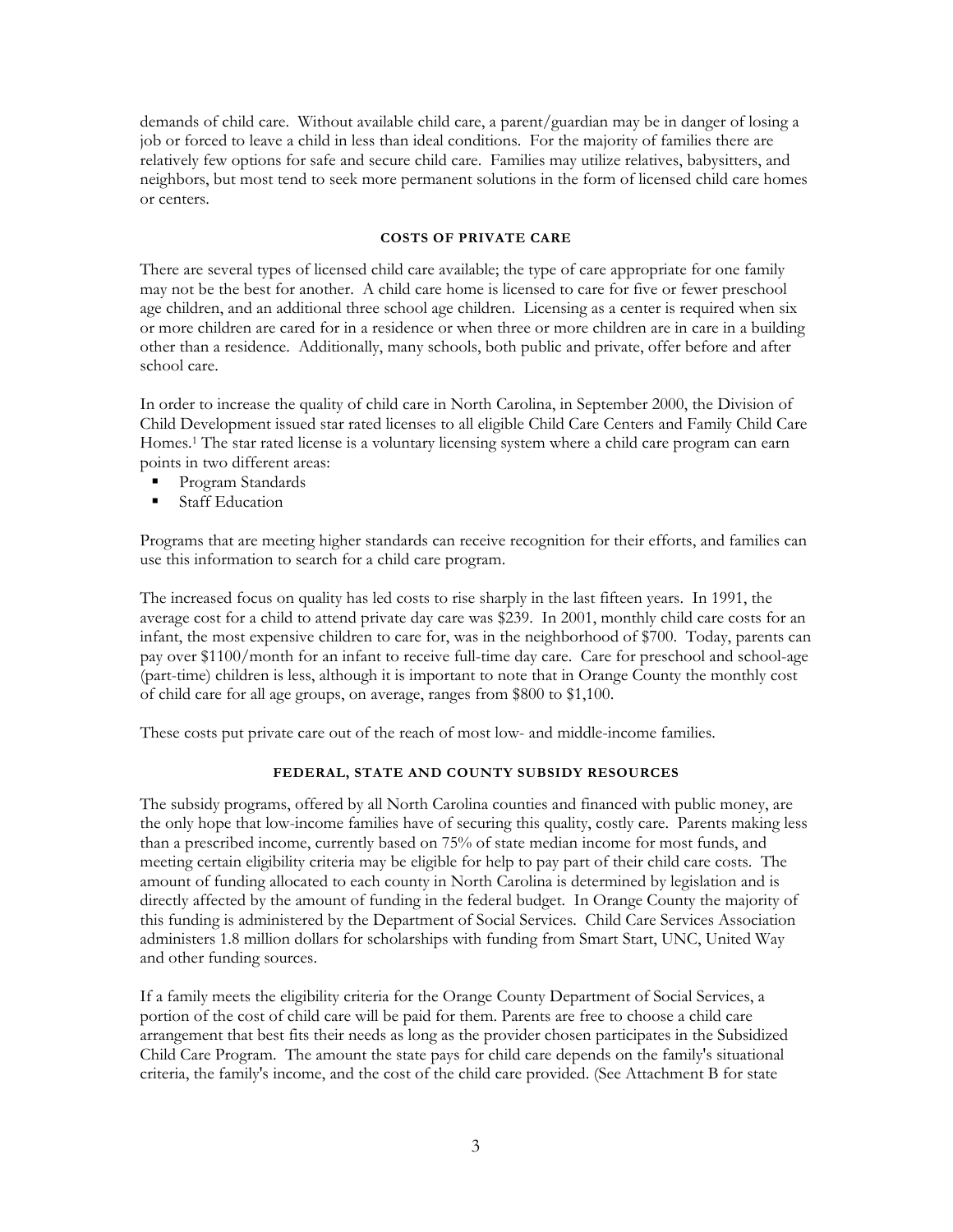market rates paid by Orange County). Most families must qualify based on need and income, and are required to pay a percentage of child care costs based on their countable monthly income. The percentage depends on the number of people in the family, but ranges from 8 to 10 percent of income.

As mentioned above, additional sources of subsidy come from specialized funding that may target specific groups. Examples of this type of funding are Smart Start, More at Four, the UNC Chancellor's Fund, and the additional funding allocated by the Board of County Commissioners in the Orange County budget.

#### **WAITING LISTS**

In recent years, the costs of and need for care have become so high that the demand for the subsidy system has far outweighed the supply. In Orange County, when insufficient funds are available to meet demand, waiting lists are implemented.

There have been long child care subsidy waiting lists for the last few years, with Fiscal Year 2005- 2006 proving to be the worst. Not a single child was taken off of the waiting list at Social Services between March 2005 and June 30, 2006, so that some families had been waiting over a year to receive subsidy. While funding to Social Services has increased the last few years, the increase was not enough to cover all the families requiring subsidy when rising costs are taken into account. The state budget crisis has also affected funds available through Smart Start, causing them to either hold steady or decline in recent years. At the same time, child care providers in Orange County worked very hard to improve their quality by sending more of the staff to school, hiring better educated staff, improving their child-to-staff ratios and earning higher star ratings. To support these changes in quality, they needed to increase their tuition rates for care. Higher tuition rates mean higher payment rates for child care subsidy. Higher costs per child per month without a commensurate increase in funds available has meant that fewer children can be served and waiting lists have increased. It also means that fewer parents are able to afford the costs of care on their own.

The parent(s) in the majority of families both receiving subsidy and waiting are employed. The income generated by these working parents is simply not enough to be able to meet all the family's basic needs and afford child care. (See Attachment C for a list of the top employers of parents who are waiting for or currently receive Child Care Subsidy through the Orange County Department of Social Services.)

Child care subsidy waiting lists remain a critical issue for Orange County. Additional funds for fiscal year 2006-2007 were allocated by the state and the Board of County Commissioners in Orange County so that families who have been waiting the longest are now receiving subsidy. While Orange County is currently serving roughly 600 children in the subsidy program, there are still over 150 children in Orange County who are eligible for subsidy assistance, but are not receiving it due to lack of funds. These children and their families are waiting.

#### **DISCUSSION**

#### **ISSUES**

Because of the various backgrounds and interests of the Task Force Members, subcommittees were created to allow participants to identify issues and attempt to solve problems specifically relevant to their pursuits. The consumer subcommittee consisted of county-wide focus groups offered on two separate evenings during the week, one in Hillsborough and one in Chapel Hill. The child care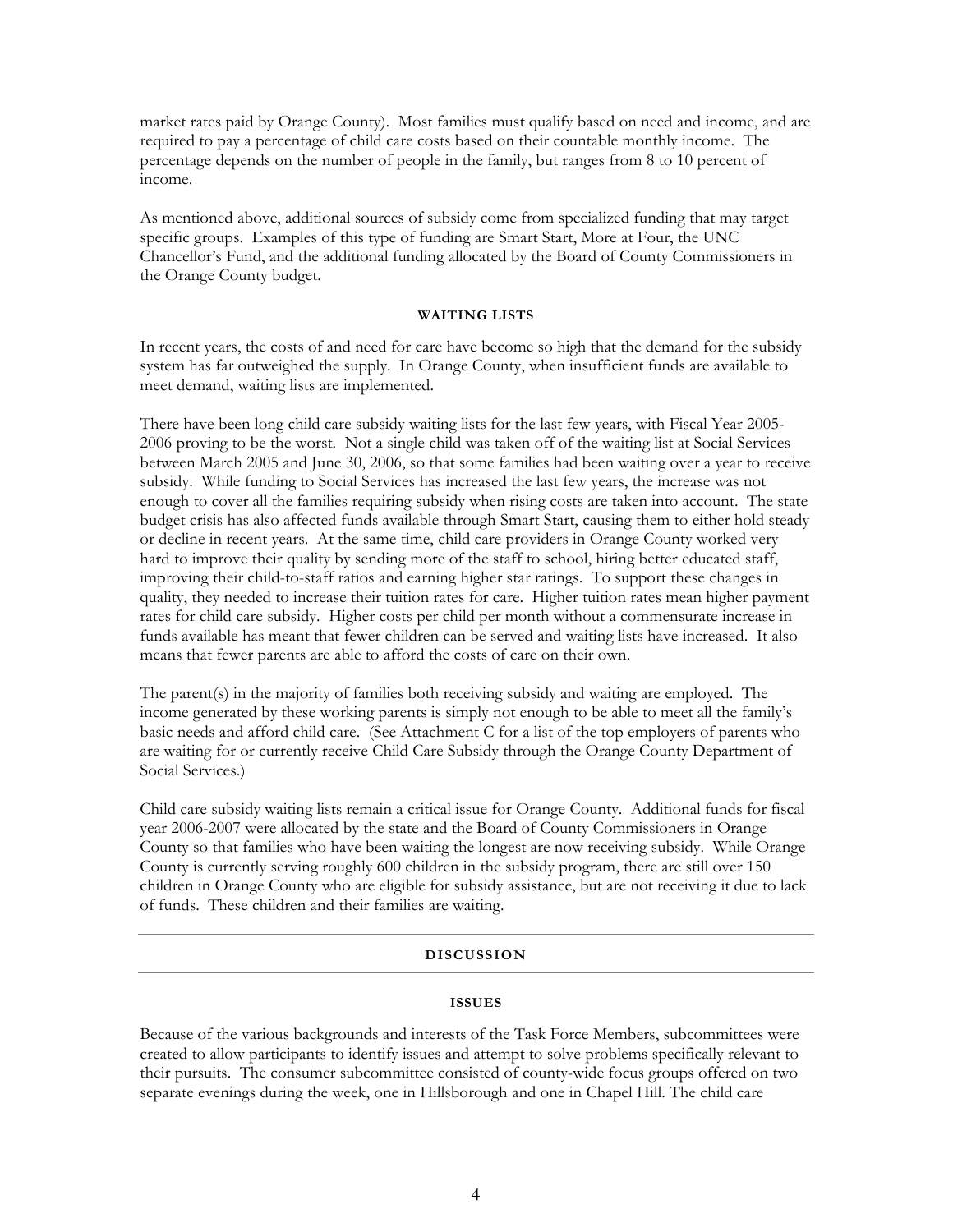provider subcommittee consisted of a discussion held at the Child Care Providers Association June Meeting. The business subcommittee met on three occasions at the Chapel Hill-Carrboro Chamber of Commerce. The committee consisted of large and small employers from the northern and southern portions of the county. For a list of all employer participants, please see Attachment D.

The following is a list of issues identified by the various subcommittees.

- The number one issue related to subsidy is the lack of sufficient funding so as to assure that all eligible families can receive needed service in a timely manner.
- Waiting for subsidy is a hardship on families trying to work.
- For parents with no child care and no way to afford the high costs, high quality is not as important as a safe place for the child(ren) that allows the parent to gain or maintain employment.
- Costs for child care are too high.
- Families need support from employers.
- Even a small amount of financial assistance would make a difference between working and losing a job.
- Orange County Government should explore the possibility of a county-run center for county employees and/or residents.
- Providers are paid rates for subsidy that are lower than what private paying parents are being charged.
- Continuity of care for children should be a priority.
- Employers are interested in child care so that they can have dependable employees who attend work regularly and who can focus on their jobs.
- There are many employers who are willing to support employees' child care needs, and who may be able to provide on-site child care or other support.
- All government employers in Orange County should provide some type of support for child care subsidies and be models for other employers.
- There are various models for employers to provide support for employees' child care needs including sponsorships, onsite child care centers and flexible spending programs.
- Some of the eligibility requirements of the subsidy program may actually penalize employees if they take advantage of employer financial incentives.
- Families whose income falls outside of the guidelines for scholarships or subsidies also have financial issues in attaining quality child care.
- Government should explore ways to incent private enterprise to aid employees with child care.

While participants did not agree on all issues, the one common thread through all discussions was the need for additional money for child care subsidies.

#### **SOLUTIONS**

Based on discussions and feedback from the subcommittees outline above as well as on the charge given to the committee, the Task Force focused efforts on exploring possibilities for increasing private, business and public financial and in-kind contributions and support for child care.

The Task Force worked with local businesses and local business leaders to determine what kinds of information employers would find helpful when attempting to assist employees with their child care needs. The three main ideas that the business community expressed interest in were exploring different benefit models that might be tailored to suite individual business needs, investing in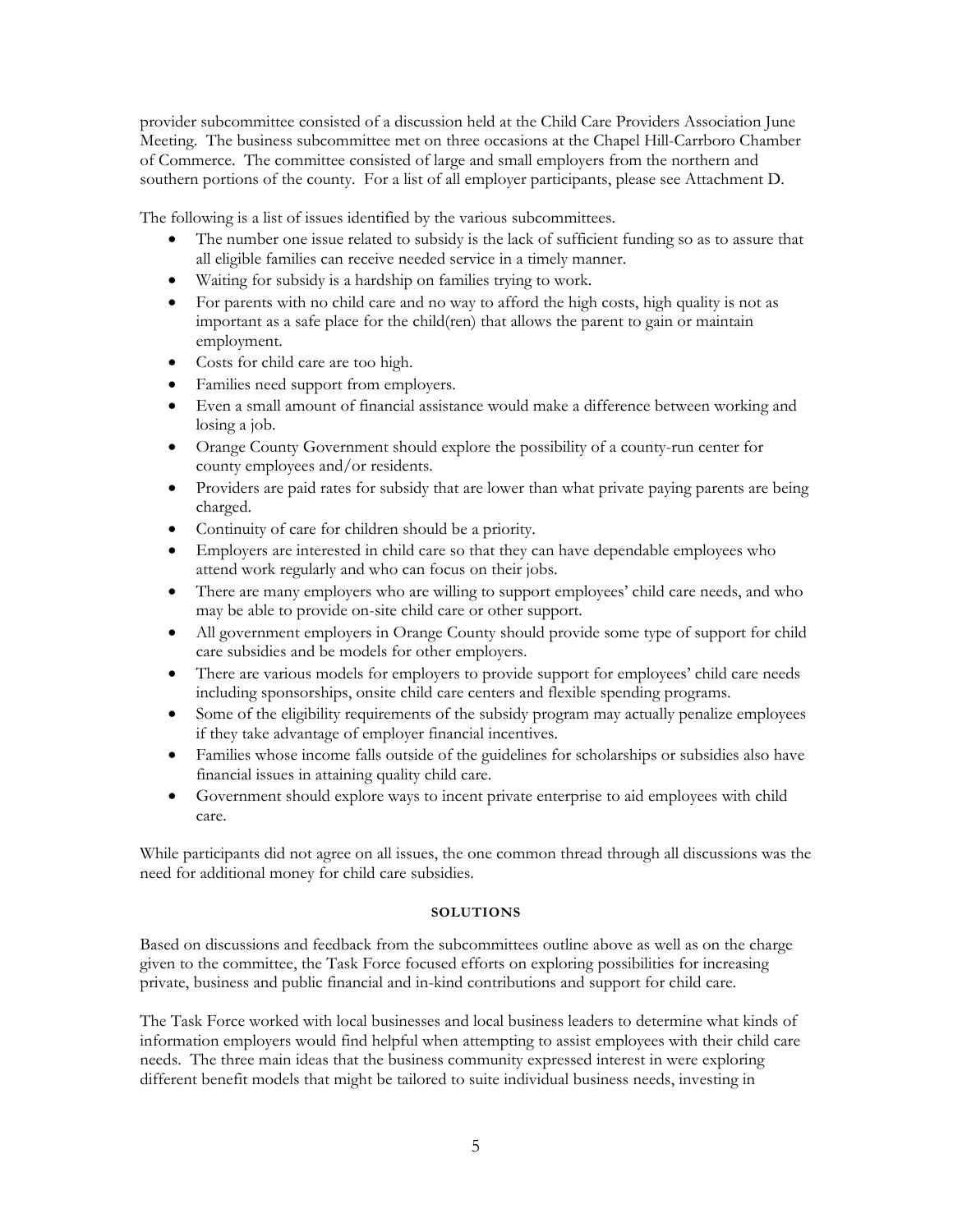scholarship and/or funding models that would allow businesses to contribute to existing subsidy programs for the benefit of their own employees or for the benefit of all, and building or contributing to the building of on-site centers designed to serve the needs of the business's employees.

#### BENEFIT MODELS

There are several benefit models that employers can utilize to pay or help employees pay for child care expenses. Some, like the "cafeteria plans" are utilized more often by smaller businesses or as a portion of the benefit package at a larger employer. Standard benefit packages are more widely used and are found at most larger businesses.

Internal Revenue Code Section 125 describes an arrangement by which an employer establishes a plan so employees may choose to reduce pay before taxes (pre-tax contributions), thereby avoiding tax on those dollars used to purchase benefits. The amount set aside is exempt from federal and state income taxes and FICA (Social Security) and Medicare taxes for the employee, and it is exempt from the Social Security and Medicare payroll tax match for the employer.

Benefits that may be included in a Section 125 Plan include medical, dental, vision, group-term life, disability, and dependent care assistance. In Code Section 125, the IRS refers to these types of plans as "cafeteria plans." The term "cafeteria plan" is used by the IRS to describe any arrangement in which a participant has a choice between cash (taxable) and benefits (pre-tax).

The most common types of Section 125 Plans are explained below:

*Insurance Premium Conversion:* for payment by the employee of a portion of the cost for qualified insurance benefits, such as health, disability, or dental.

*Flex Plan or Flexible Benefit Plan*: Premium Conversion with Reimbursement Accounts (Medical, Dependent Care, Adoption Assistance).

*Full-Flex Plan or Cafeteria Plan*: a wide choice of benefits, usually with employer credits that the employee may allocate toward the cost of one or more benefits (including cash).

In addition to these "cafeteria" style plans, employers may opt to provide child care costs as a direct benefit in a standard plan, similar to health, dental and life insurance plans offered by many large employers. In these cases, employees without children would get none of the benefit, much like an employee who does not use the employer health plan.

#### SCHOLARSHIP AND OTHER FUNDING MODELS

For businesses that are not able to adjust their benefit plans, scholarship and other funding models are another option for assisting employees with child care needs.

*Voucher Model:* Employers contract with child care providers or child care centers in the community for services for their employees. Parents are given vouchers for all or part of their child care costs and the child care programs redeem the vouchers for payment through the employer.

*Reimbursement Model:* Employees choose the child care arrangement best suited to their needs (child care center, family child care home, after-school program) and then receive a reimbursement from the company for some portion of the costs.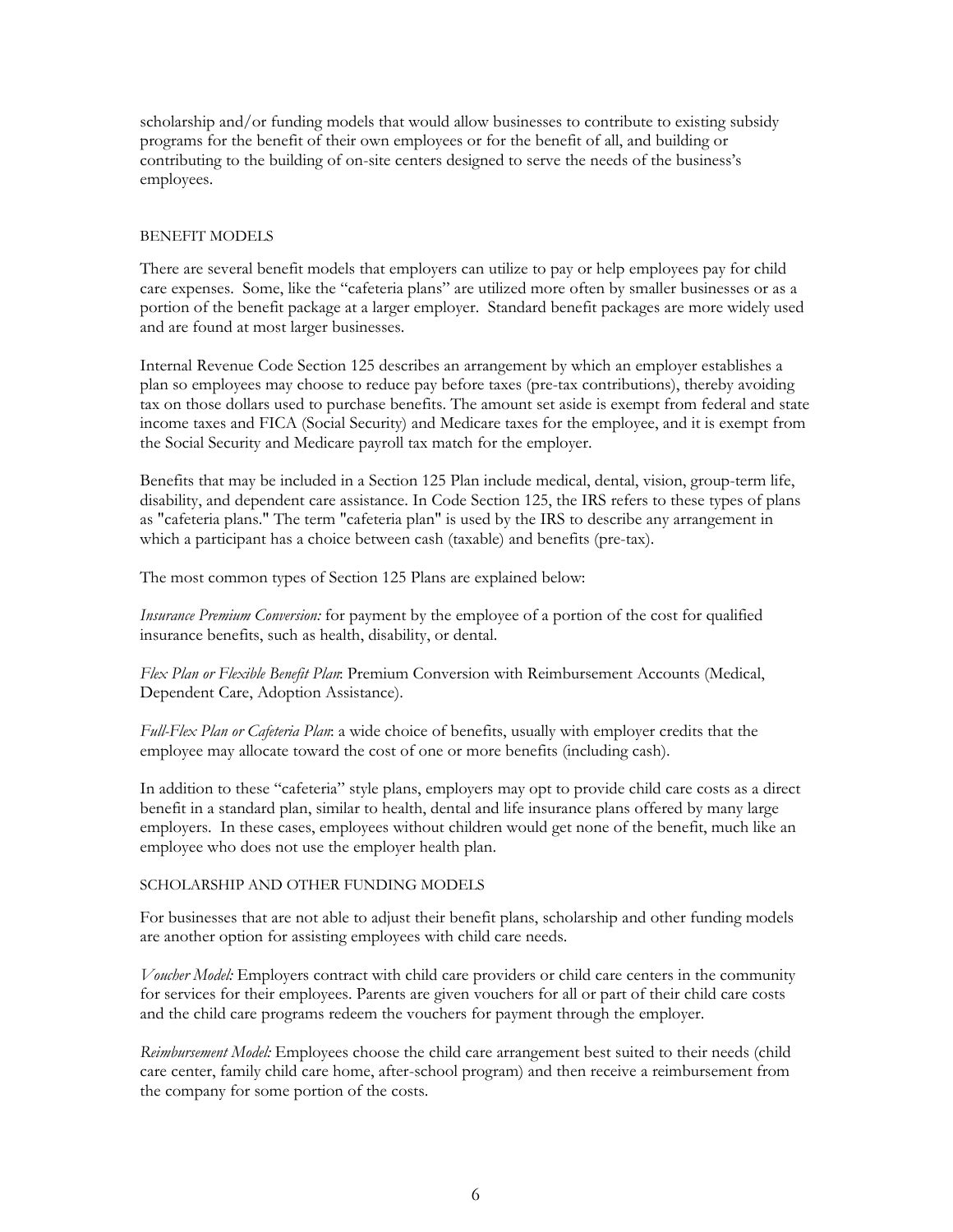*Purchase of Space:* The employer arranges to "own" a specified number of spaces in a local child care program. Parent fees may cover most or all of the cost of any spaces used, but the company typically covers all or a portion of the cost of the unused spaces so that the program can afford to keep the spaces open for the company.

*Consortium Model:* A number of employers come together on an industrial or geographic basis and pool resources to conduct joint child care projects. Consortium members generally share start-up costs and in return receive priority enrollment for their employees' children.

Sometimes a specific number of slots are set aside for each company. Operating costs, however, are usually funded through a combination of parent fees and contributions from the employers. Member corporations may choose to subsidize their employees' fees through a voucher or reimbursement program (see first option).

*On-Site or Off-Site Center:* An on-site or off-site center sponsored by an employer at the work site or at another location. The center can be operated by the employer or by a nonprofit or for-profit child care provider. Employers usually pay all start-up costs; any operating losses that occur in the early stages of the center before it is fully enrolled; and some portion of the ongoing operational expenses. Parent fees cover the balance of the center's operating expenses.

#### CURRENT PRACTICES

There are currently several Orange County employers that have established child care support for their employees and/or are doing innovative things to provide additional money for child care in the county.

#### *Subsidy Reimbursement:*

Employers can pay back in to the subsidy system for subsidy dollars used by their employees.

Orange County Government currently participates is this program and is helping to free up subsidy dollars for other families.

#### *On-Site Child Care:*

Employers run centers on-site for their employees, often at a reduced rate.

Carol Woods has an on-site five star center that is run by the YMCA. The center accepts age eligible children of employees and is subsidized at a rate of \$225/month for Carol Woods' employees. There is no cost for children of YMCA employees to attend the center. The Center is also open to non-Carol Woods affiliated children between the ages of three and five at a regular rate.

UNC and UNC Health operate Victory Village, a child care center that serves students and employees of the university and the hospital. This particular center does not subsidize employees and students because of the scholarship program offered by UNC.

SAS, Inc. a Cary-based corporation partnered with Bright Horizons to run its two on-site child care centers, and two near-site centers. The day-to-day operations are managed by Bright Horizons, a child care center. SAS subsidizes the cost of child care in the centers for its employees, so that they play a flat rate of \$300 a month.

Also partnering with Bright Horizons in the State of North Carolina are GlaxoSmithKline, Blue Cross/Blue Shield, IBM, Duke University, and Wachovia.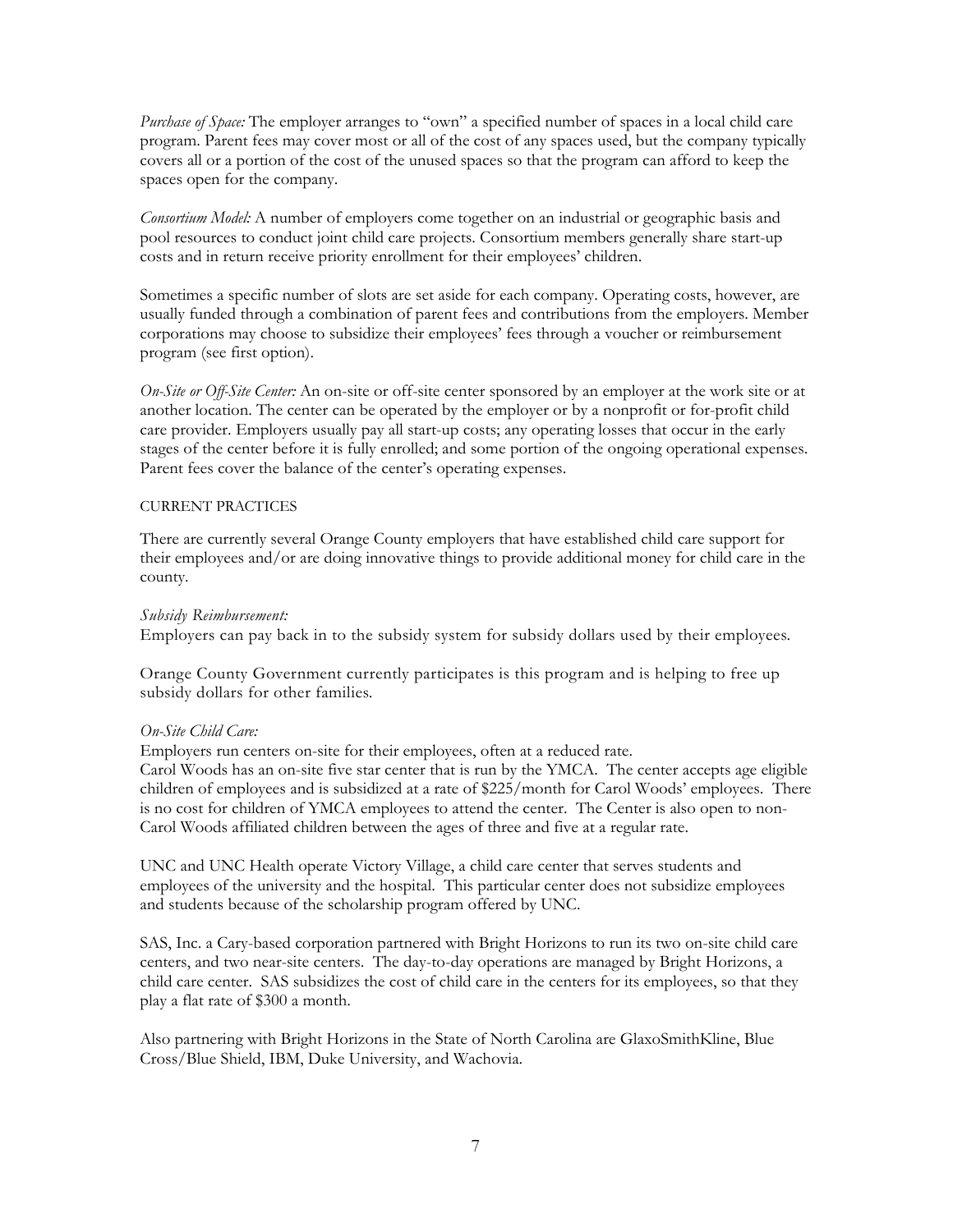#### *Scholarship Funds/Matching Funds:*

Employers set up scholarship funds so that their employees get help to pay for child care. This is similar to the government run subsidy program, but the funds are private, and are earmarked for the employees of a specific business. These programs can be managed by the same groups that manage regular subsidy funds; Orange County Social Services and Child Care Services Association. The amount of money committed by the employer may also be matched by Orange County under the Department of Social Services scholarship plan.

UNC works with Child Care Services Association to fund scholarships for students and university employees. Students give to their own scholarship fund via activity fees, and the university donates money to directly subsidize eligible employees.

#### *Direct Donations:*

Direct donations can be made to subsidy programs to help alleviate the waiting by all families. This method is used more often by public entities.

The Town of Chapel Hill donates \$10,000 annually to Child Care Services Association to support child care in Orange County.

The Town of Carrboro donates \$5,000 annually to Child Care Services Association to support child care in Orange County.

#### *Underwriting:*

.

Costs of starting up or running a child care program can be underwritten by donating space, utilities, etc. to help lower costs of care.

Orange County currently donates space utilized by several child care centers in the county, including Cedar Grove Day Care Center and Community School for People Under 6.

#### *Benefit Options:*

Many employers in Orange County, including Orange County Government, offer flexible spending accounts and/or other benefit plans to their employees that aid families in meeting their child care needs.

#### POSSIBLE STRATEGIES

Based on the information above provided to the Task Force, the following possible strategies were identified.

- 1. Seek additional funds for subsidy including requests to government entities and private funding organizations.
- 2. Develop partnerships with employers to create additional opportunities to maximize resources. This may include sponsorships, matching funds, benefit packages, direct contributions for subsidies or direct provision of child care.
- 3. Identify alternative incentives available for employers to provide to their employees that will not adversely impact any subsidy payments. Provide information to all employers on subsidy rules and these alternatives.
- 4. Continue to explore other child care models that may work for local employers.
- 5. Initiate a marketing campaign to inform employers of the role that child care plays in their workplace and educate employers regarding options to assist their employees in securing affordable, quality care.
- 6. Plan for child care sites at new large developments.